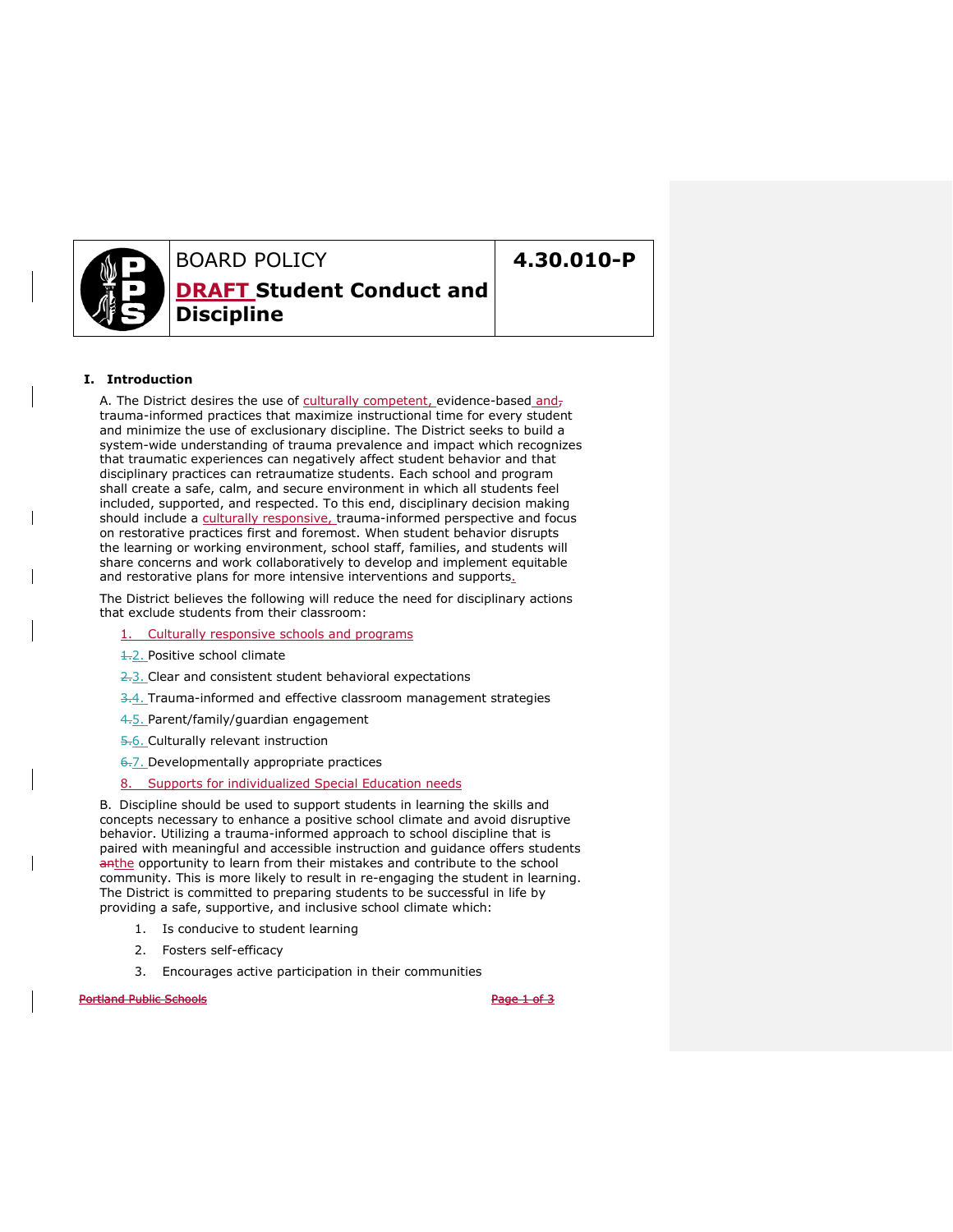The Superintendent or designee will work with all schools and programs to carry out a variety of culturally responsive, evidence-based and, traumainformed practices and strategies for maintaining a safe, calm, and secure school climate. The strategies shall focus on:

- 1. Communicating clear, appropriate, and consistent behavior expectations
- 2. Educating students on behavior expectations
- 3. Providing students with tiered supports/interventions
- 4. Implementing consistent and fair use of consequences
- 5. Encouraging teachers and staff to examine unconscious bias and its effect on student behavior
- 6. Eliminating disproportionate uses of discipline actions
- 7. Continuous review and improvement of discipline practices
- 8. Fostering teachers' use of trauma-informed and effective classroom management strategies

The District recognizes that some students experience disproportionate disciplinary actions in response to their behavior, specifically Latinx students, students with African American or Black, Native American, and Pacific Islander ancestry, English Language Learners, students with disabilities, LGBTQ Continuum students, and students living in poverty. The District recognizes that unconscious biases can impact disciplinary decision-making and seeks to eliminate disparities in the use of school and program discipline. As stated in our district Racial Educational Equity Policy (2.10.010-P), Portland Public Schools is committed to the success of every student in each of our District. Schools and programs shall strive to enforce disciplinary rules fairly, equitably, and without discrimination or bias.

C. Recognizing that student discipline practices are closely related to student achievement, the District expects school practices that reflect racial equity and social justice as foundational values AND:

- 1. Incorporate student and family perspective at all levels from policy to enforcement, and engage parents/guardians early in disciplinary processes;
- 2. Are trauma-informed and evidence based, resulting in safer schools grounded in equity, improved student achievement, improved student attendance, and fosters student sense of self-efficacy;
- 3. Provide consistency, fairness, and equitable interventions and consequences across all schools and programs in the district;
- 4. Eliminate disparities in applying discipline by assuring equitable tiered interventions and consequences across all racial and ethnic groups, by gender, among those with disabilities and other protected classes (see

**Portland Public Schools Page 1 of 3**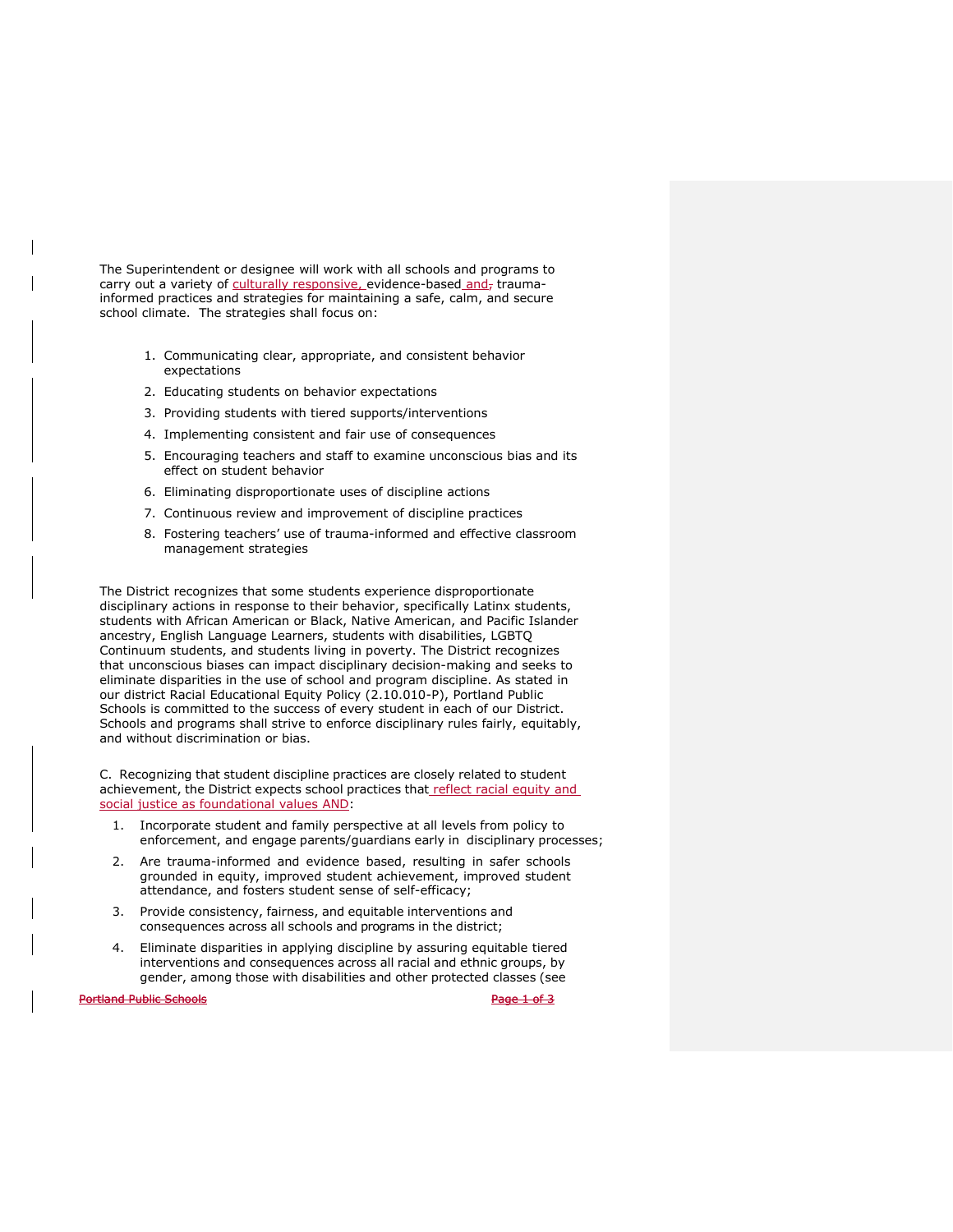1.80.020-P, Non-Discrimination & 2.10.010-P, Racial Educational Equity Policy);

5. Are committed to explicitly identifying disparities in education outcomes for the purpose of targeting areas for action, intervention and investment.

5.6. Define and communicate expectations for student behavior;

- $6-7$ . Define and communicate expectations for staff responsibilities related to student conduct and discipline;
- Are developmentally appropriate and in accordance with 4.30.025-AD, Discipline of Students with Disabilities;
- $7.9.$  Use restorative practices to balance the needs of the student, the needs of those directly affected by a student's behavior, and the needs of the overall school community;
- 8.10. Facilitate students, staff, parents/guardians and the community working together to provide both academic and non-academic support to students by providing additional and/or differentiated resources to support the success of all students, including students of color.

D. Since we are all invested in the success of our children, ilt is the shared responsibility of all adults in our school district to ensure that social justice principles are embedded in our schools and that we take the necessary steps to shift our system to meet the needs of students. These responsibilities will include personal and professional introspection, acknowledgement of unconscious biases, willingness to learn restorative and trauma-informed practices.

District leadership is expected to provide professional development to support these shifts, and to define procedures and practices that build a safe, supportive, and inclusive school climate. Everyone in a school who has direct contact with students is expected to utilize the learning opportunities provided to create and maintain an environment that inspires student learning by using principles of positive behavior support, cultural responsiveness, and trauma-informed effective discipline practices to support students' prosocial development.

Portland Public Schools **Page 1 of 3**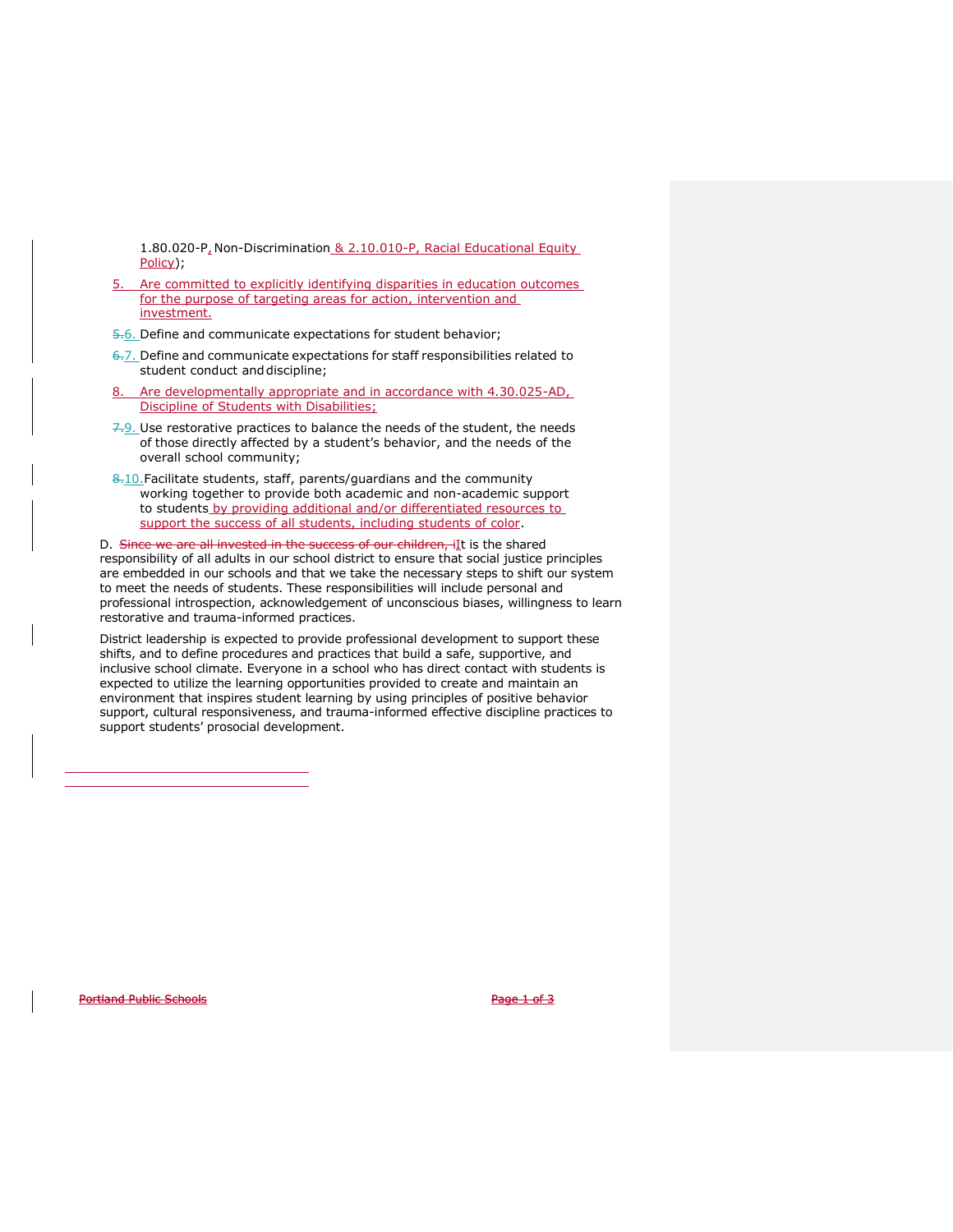

# **4.30.010-P**

## **II. Discipline Principles**

A. Discipline must be an equitable, transparent, timely, fair, and developmentally appropriate response based on individual student needs as defined in ORS 339.250. The district discourages exclusionary discipline for students in grades PK-5.

B. Discipline of students with disabilities must be in accordance with state and federal laws and 4.30.025-AD, Discipline of Students with Disabilities.

B.C. Discipline practices should deter undesired behavior before it occurs, and use effective interventions after it occurs, seeking to repair any harm caused.

E.D. The District and schools shall make every reasonable effort to first correct student undesired behavior through family, school, and community-based resources. These efforts involve utilizing a traumainformed perspective to analyze individual student needs and adult responses, developing preventive, responsive, and developmentally appropriate interventions and providing disciplinary and educational alternatives.

 $\overline{D}$ . E. Discipline should take into consideration the understood effects of trauma to the developing brain and start at the lowest possible level reasonably determined to change the student's behavior and to minimize the loss of instructional time. It is the expectation that District representatives consider an individual student's trauma load when discussing discipline. Unless there is a behavior that poses an imminent risk to others, exclusionary discipline should be the actions of a last resort.

## **III. Monitoring andAccountability**

A. The Superintendent shall establish a structure at the District and school level to monitor progress on student conduct, including annual reporting to the **District**Board.

B. The District shall monitor progress on student conduct in a way that is data driven and responsive to the needs of schools and students.

C. The monitoring structure shall be connected to School and District Improvement Plans and designed to identify areas of need, target tiered areas for support, thus enabling schools and the District to craft solutions.

D. Monitoring information shall be presented in a manner that is transparent and accessible to administrators, teachers, and the general public as the law permits (OAR 581-021-0330, OAR 581-021-0340). Ongoing **Formatted:** Normal, Space Before: 0 pt, Tab stops: 3.08", Left

**Formatted:** Different first page header

**Formatted:** Indent: Left: 0.44", First line: 0", Tab stops: 0.44", Left

**Formatted:** Indent: Left: 0.44", First line: 0", Tab stops: 0.63", Left + Not at 0.88" + 0.88"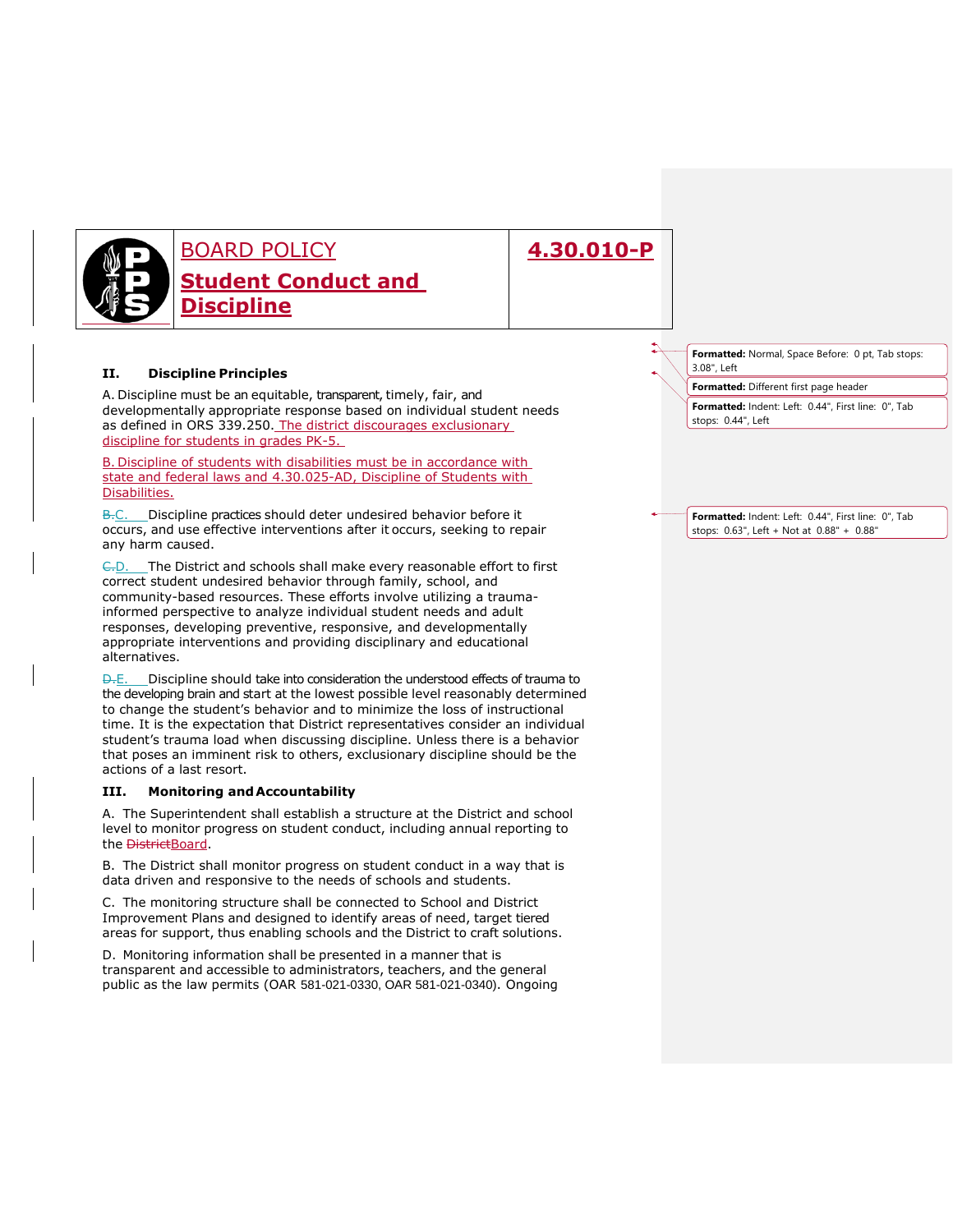## **Student Conduct and Discipline 4.30.010-P**

monitoring shall be used to ensure that equitable school-based practices are implemented in a fair, non-discriminatory, and culturally responsive manner.

#### **IV. Implementation**

A. The Superintendent shall develop administrative directives, procedures and/or standards to implement thispolicy.

B. The District shall publish and distribute to staff, students and parents expectations outlining student rights and responsibilities, behavior expectations, tiered interventions and potential disciplinary actions.

C. Under this policy, resources will be allocated to support a traumainformed approach to discipline, positive behavior and provide alternatives to exclusionary discipline.

It is the expectation that students who have been excluded from the school setting will be given the opportunity to access educational resources.

## **V. Definitions**

 Restorative Practices: District staff shall endeavor to utilize restorative practices when applicable and agreed upon by all parties. Restorative practices include, but are not limited to:

- Restorative Conferencing: a meeting between all parties impacted, attendees include school administrators, teachers, staff, students, parents/guardians, and appropriate community service providers to discuss impact of behavior, solving conflict peacefully, and to create a plan of action for interventions and supports.
- Restorative Responsive Circles: a gathering to give space to students directly involved in a conflict and others directly affected to discuss the impact of the behavior and develop a plan to repair the harm.
- Restorative Action Plan: the result of the circle described above, requiring students to make reparations that meet the needs of those impacted.

• Tiered Supports: the main component of a data based Multi-tiered Systems of Support (MTSS) framework. Attention is focused on Tier 1 (universal practices and supports for all students), Tier 2 (targeted small group strategies and supports provided in addition to Tier 1) and Tier 3 (supports at the individual student level).

Self-Efficacy: students' belief in their innate ability to set and achieve goals.

 Social Justice Principles: values that favor measures aimed at decreasing or eliminating inequity; promoting inclusiveness of diversity; and establishing environments that are supportive of all people.

 Trauma-Informed Approach: designed to be a community response to support traumatized students and their families. This includes policies and practices that create safe school environments and professional learning

**Formatted:** Header, Line spacing: single **Formatted:** Font: 11 pt

**Formatted:** Footer, Line spacing: single **Formatted:** Font: 11 pt